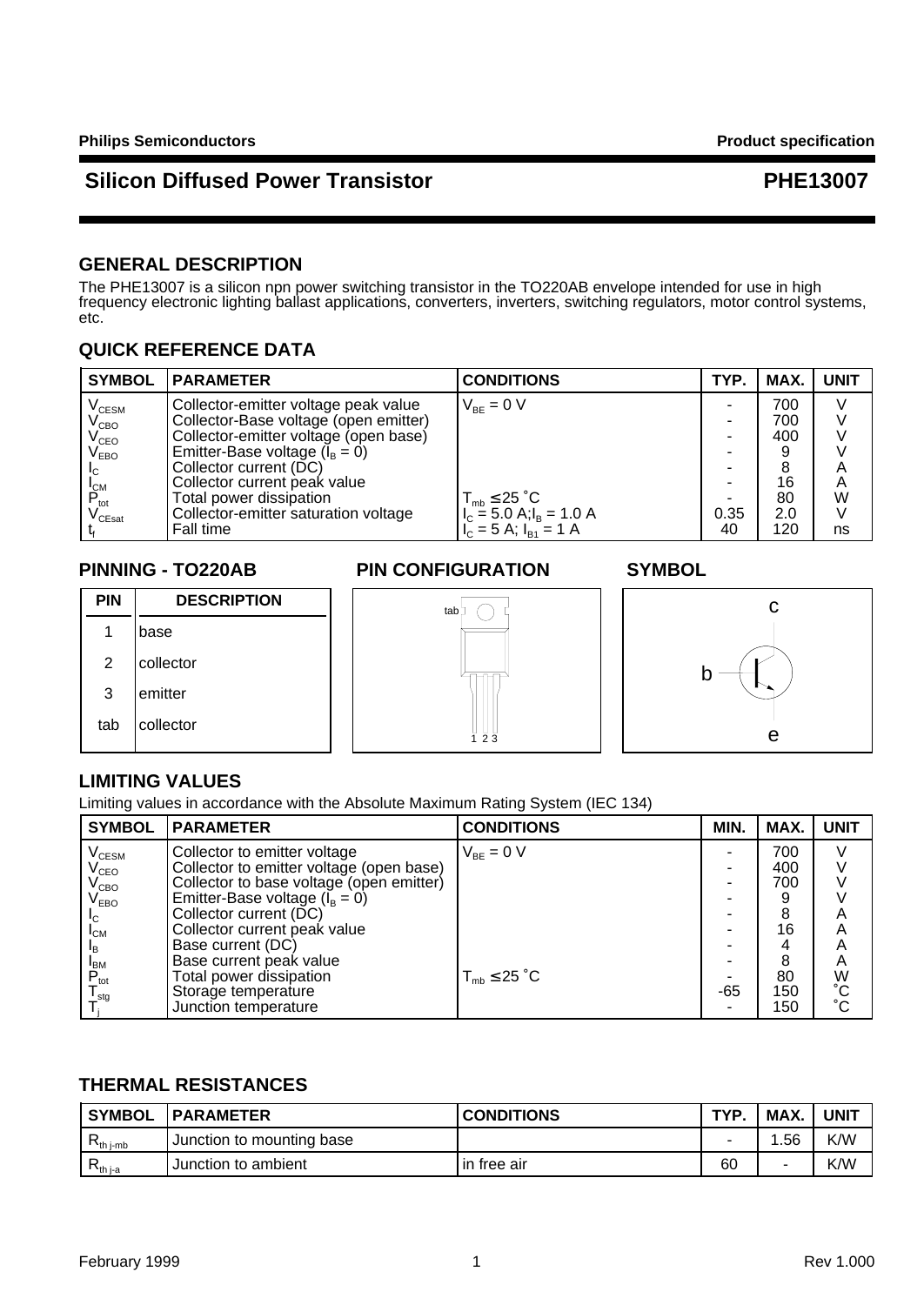# **STATIC CHARACTERISTICS**

|  |  |  |  |  | $T_{\text{mb}}$ = 25 °C unless otherwise specified |  |
|--|--|--|--|--|----------------------------------------------------|--|
|--|--|--|--|--|----------------------------------------------------|--|

| <b>SYMBOL</b>                                                                                                                | <b>PARAMETER</b>                                                | <b>CONDITIONS</b>                                                                                                                                   | MIN.   | TYP.                 | MAX.              | <b>UNIT</b>      |
|------------------------------------------------------------------------------------------------------------------------------|-----------------------------------------------------------------|-----------------------------------------------------------------------------------------------------------------------------------------------------|--------|----------------------|-------------------|------------------|
| $I_{\text{CES}}$<br>$I_{\text{CES}}$                                                                                         | Collector cut-off current <sup>1</sup>                          | $V_{BE} = 0 V$ ; $V_{CE} = V_{CESMmax}$<br>$V_{RE} = 0 V$ ; $V_{CE} = V_{CESMmax}$<br>T. = 125 °C.                                                  |        |                      | 0.2<br>1.0        | mA<br>mA         |
| $I_{EBO}$<br>$V_{CEO sust}$                                                                                                  | Emitter cut-off current<br>Collector-emitter sustaining voltage | $V_{FB} = 9 V$ ; $I_c = 0 A$<br>$I_B = 0$ A; $I_C = 10$ mA;<br>$L = 25$ mH                                                                          | 400    |                      | 1.0               | mA<br>V          |
| $V_{CEsat}$<br>$\mathsf{V}_{\mathsf{C}\mathsf{East}}$<br>$\mathsf{V}_{\mathsf{C}\mathsf{East}}$                              | Collector-emitter saturation voltage                            | $I_c = 2.0$ A; $I_B = 0.4$ A<br>$I_c = 5.0$ A; $I_B = 1.0$ A<br>$I_c = 5.0$ A; $I_B = 1.0$ A<br>$(T_c = 100^{\circ}C)$                              |        | 0.15<br>0.35<br>0.51 | 1.0<br>2.0<br>3.0 | V<br>٧<br>$\vee$ |
| $\mathsf{V}_{\mathsf{B}\mathsf{East}}$<br>. $\mathsf{V}_{\mathsf{B}\mathsf{East}}$<br>$\mathsf{V}_{\mathsf{B}\mathsf{East}}$ | Base-emitter saturation voltage                                 | $I_c = 2.0$ A; $I_B = 0.4$ A<br>$I_{C} = 5.0$ A; $I_{B} = 1.0$ A<br>$I_{\rm C} = 5.0$ A; $I_{\rm B} = 1.0$ A<br>$(\dot{T}_c = 100^{\circ}\text{C})$ |        | 0.92<br>1.05<br>1.00 | 1.2<br>1.6<br>1.5 | V<br>V<br>V      |
| $h_{FE}$<br>${\sf n}_{\sf FEsat}$                                                                                            | DC current gain                                                 | $I_C = 2.0$ A; $V_{CE} = 5$ V<br>$I_C = 5.0$ A; $V_{CE} = 5$ V                                                                                      | 8<br>5 | 17<br>9              | 40<br>30          |                  |

# **DYNAMIC CHARACTERISTICS**

 $T_{mb}$  = 25 °C unless otherwise specified

| <b>SYMBOL</b> | <b>PARAMETER</b>                            | <b>CONDITIONS</b>                                                                                                                                                                                                        | TYP.       | MAX.       | <b>UNIT</b>   |
|---------------|---------------------------------------------|--------------------------------------------------------------------------------------------------------------------------------------------------------------------------------------------------------------------------|------------|------------|---------------|
|               | Switching times (resistive load)            | $I_{Con} = 5$ A; $I_{Bon} = -I_{Boff} = 1$ A;<br>$R_1 = 75$ ohms; $V_{BB2} = 4$ V;                                                                                                                                       |            |            |               |
|               | Turn-off storage time<br>Turn-off fall time |                                                                                                                                                                                                                          | 1.8<br>0.3 | 3.0<br>0.7 | μs<br>$\mu s$ |
|               | Switching times (inductive load)            | $\left  \int_{\text{Con}} = 5 \text{ A}; \, I_{\text{Bon}} = 1 \text{ A}; \, L_{\text{B}} = 1 \text{ }\mu\text{H}; \right.$<br>$\left  \int_{\text{BR}} = 5 \text{ V} \right $                                           |            |            |               |
|               | Turn-off storage time<br>Turn-off fall time |                                                                                                                                                                                                                          | 1.2<br>40  | 2.0<br>120 | $\mu$ s<br>ns |
|               | Switching times (inductive load)            | $\left  \begin{array}{l l} I_{\text{Con}} = 5 \text{ A}; I_{\text{Bon}} = 1 \text{ A}; L_{\text{B}} = 1 \text{ \mu H}; \\ -V_{\text{BB}} = 5 \text{ V}; T_{\text{i}} = 100 \text{ }^{\circ}\text{C} \end{array} \right $ |            |            |               |
| $L_{\rm S}$   | Turn-off storage time<br>Turn-off fall time |                                                                                                                                                                                                                          | 1.6<br>100 | 3.0<br>200 | μs<br>ns      |

**<sup>1</sup>** Measured with half sine-wave voltage (curve tracer).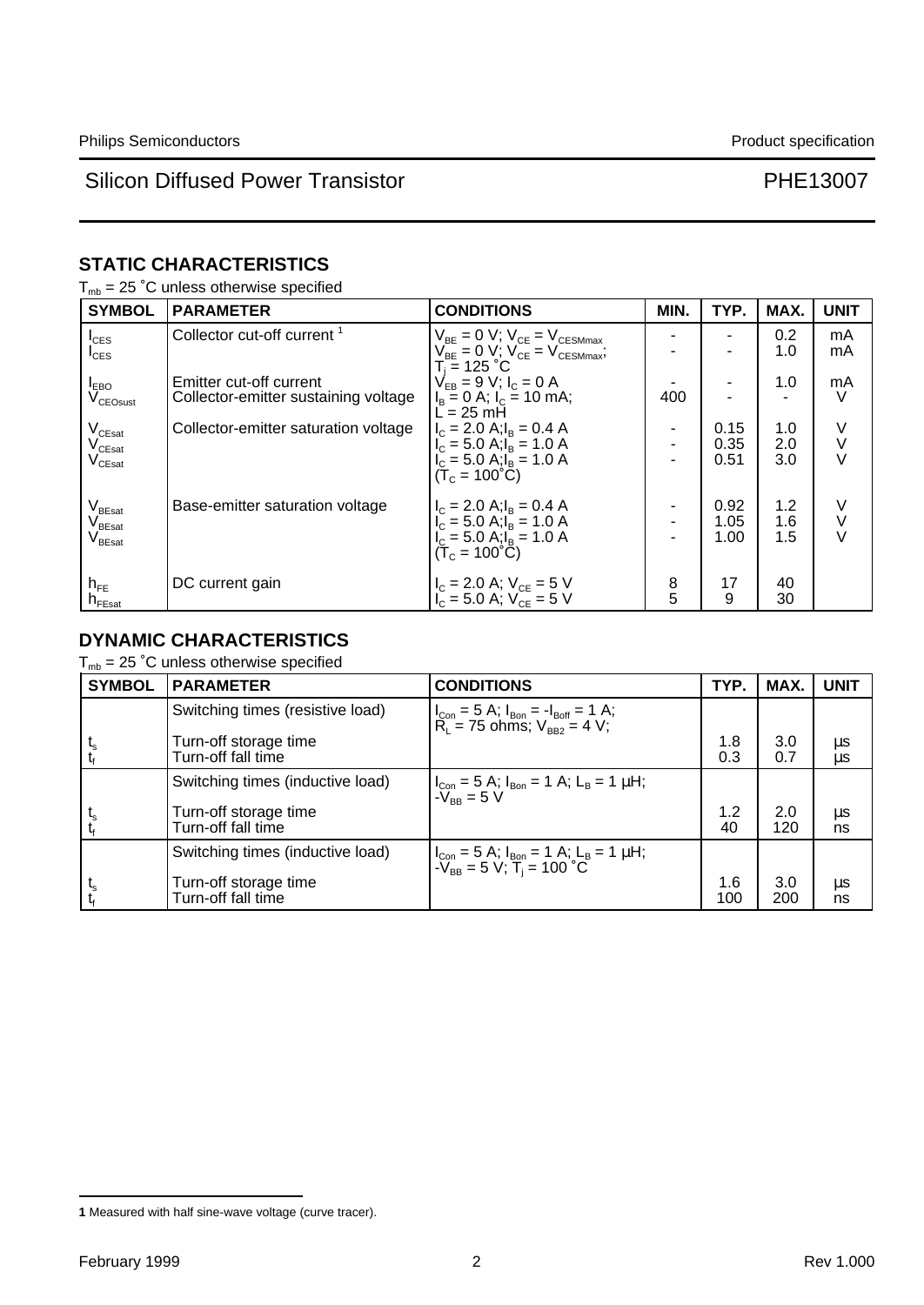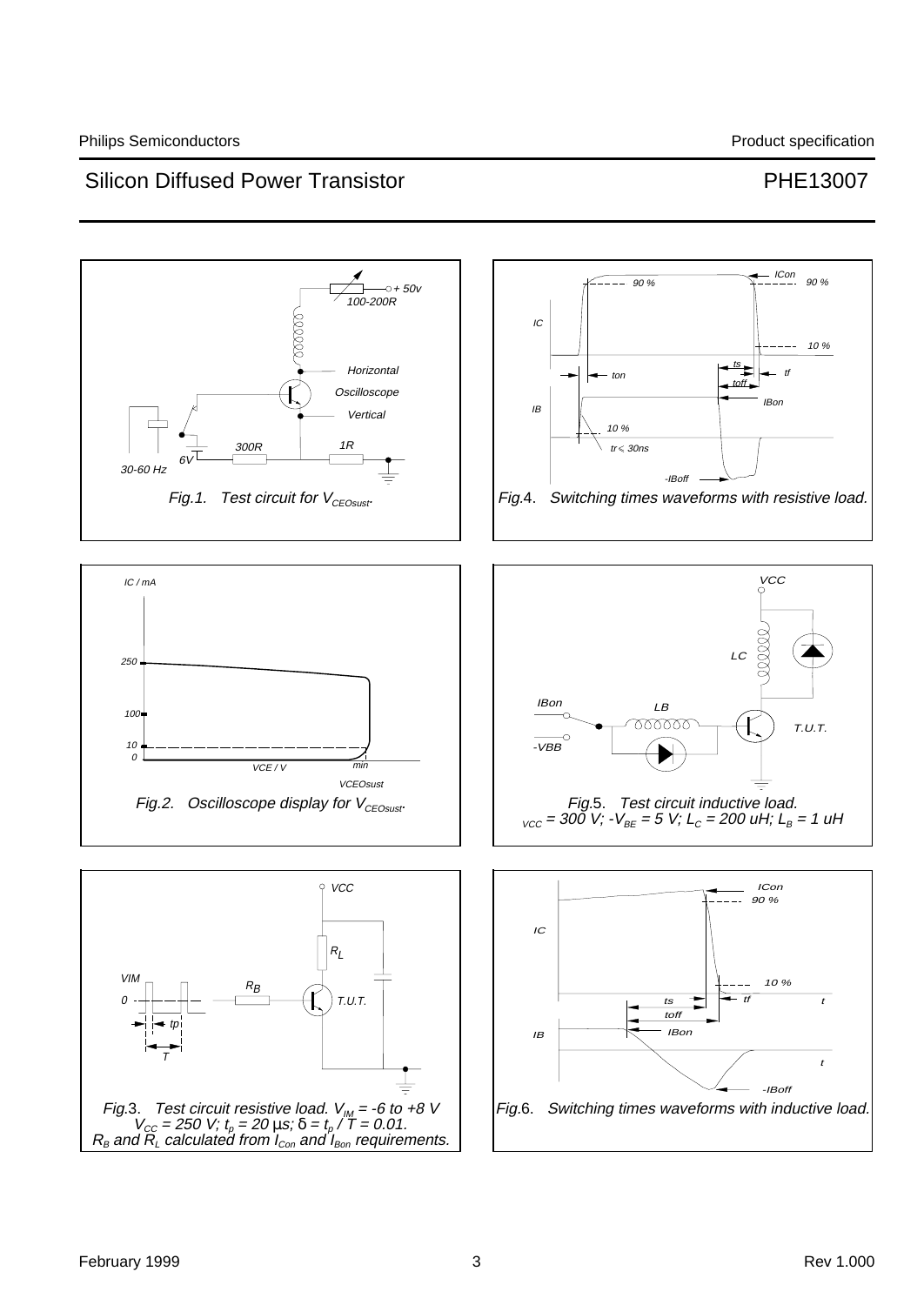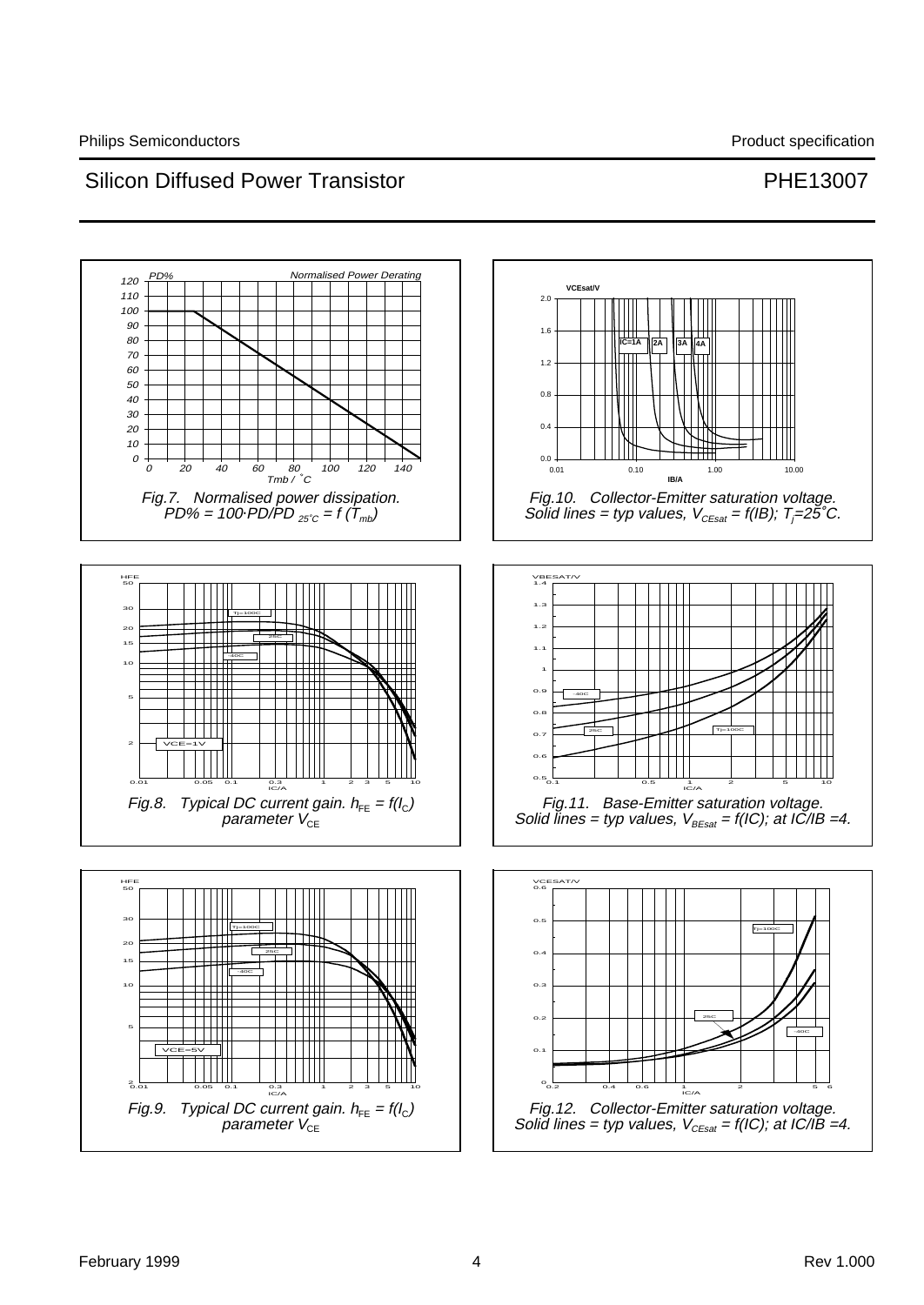



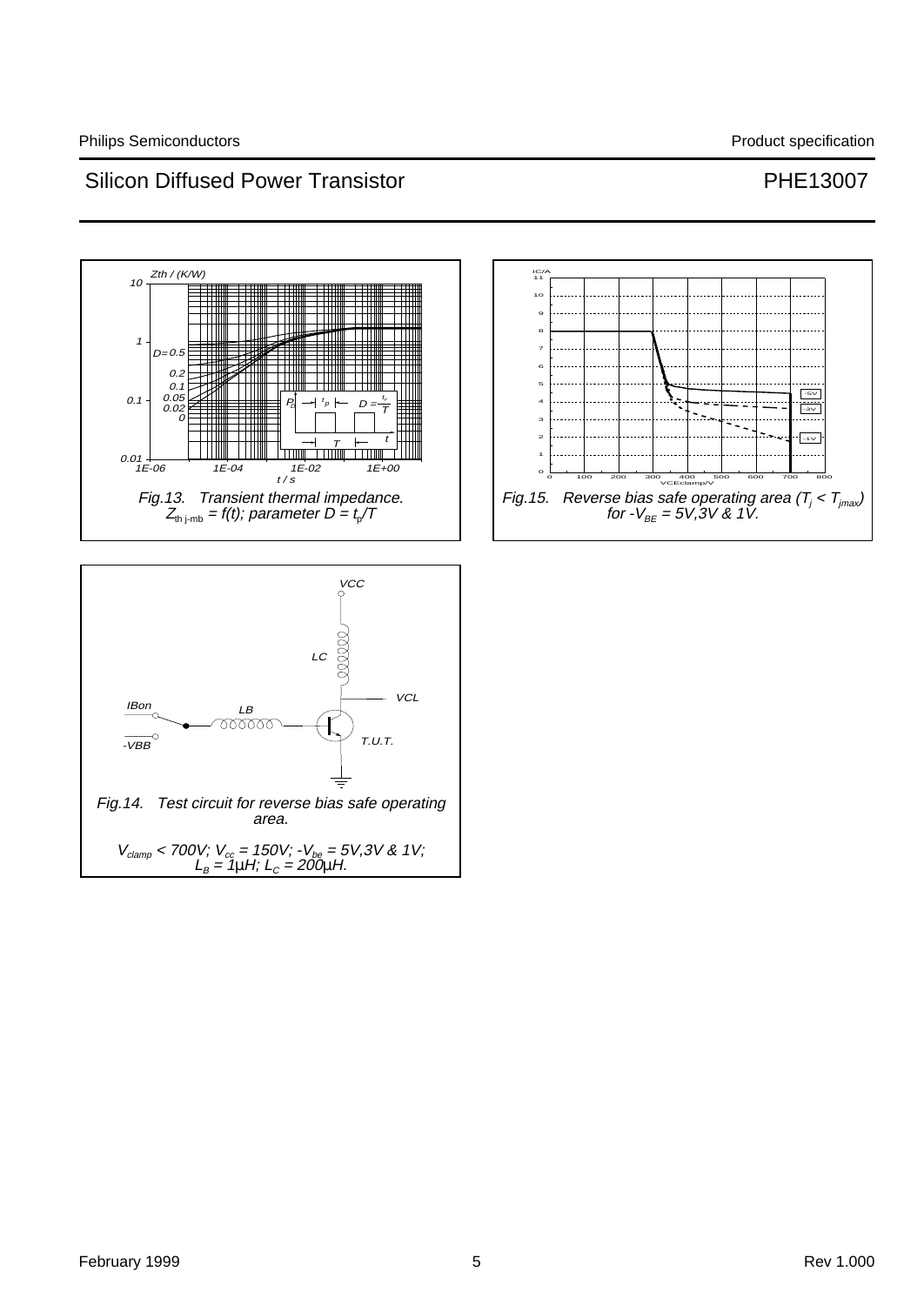# **MECHANICAL DATA**



### **Notes**

1. Refer to mounting instructions for TO220 envelopes.

<sup>2.</sup> Epoxy meets UL94 V0 at 1/8".